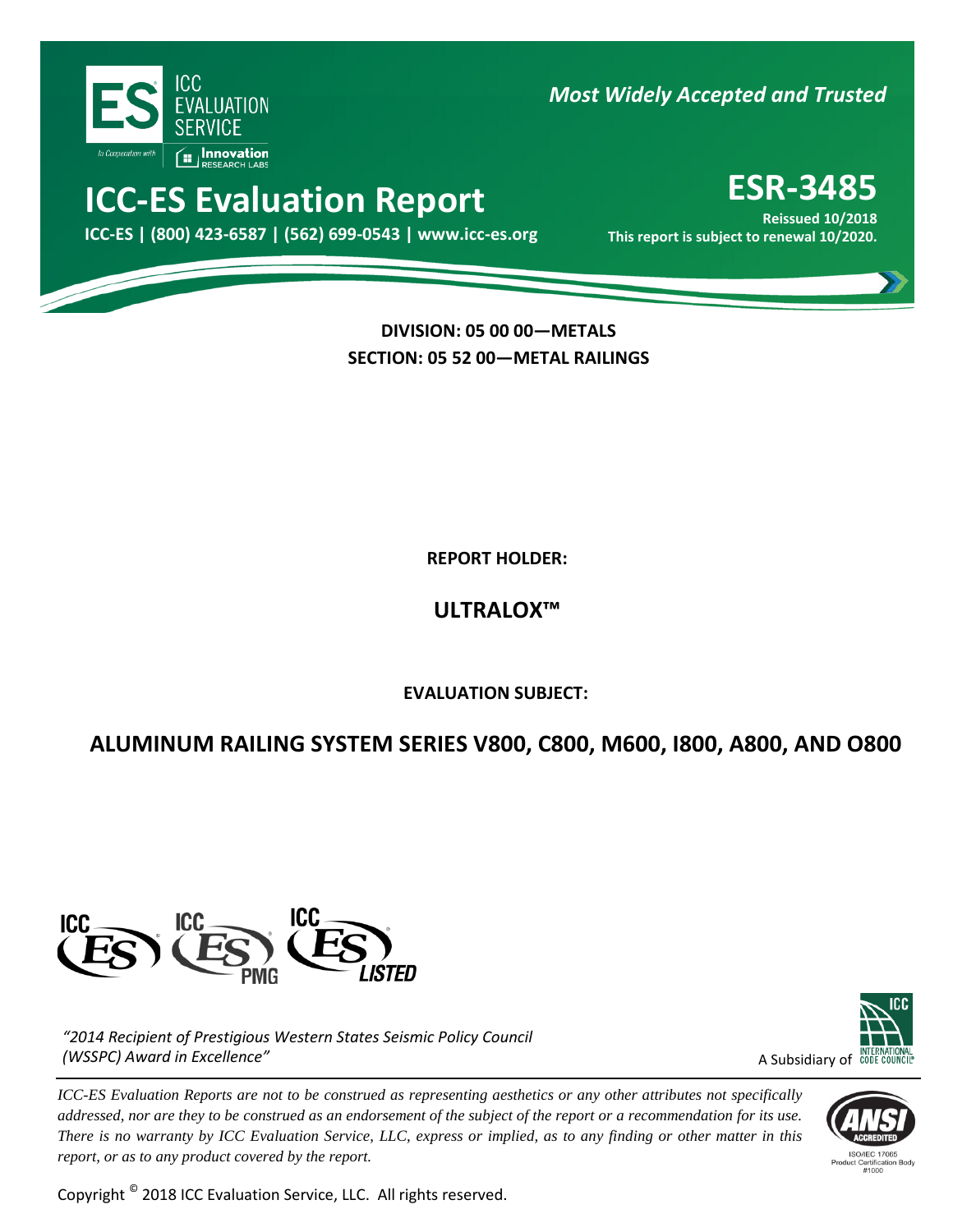

## **ICC-ES Evaluation Report ESR-3485**

*Reissued October 2018*

*This report is subject to renewal October 2020.*

**[www.icc-es.org](http://www.icc-es.org/) | (800) 423-6587 | (562) 699-0543** *A Subsidiary of the International Code Council* ®

**DIVISION: 05 00 00—METALS Section: 05 52 00—Metal Railings**

**REPORT HOLDER:**

**ULTRALOX™**

**ADDITIONAL LISTEES:**

**WILLIAMS ARCHITECTURAL PRODUCTS™**

**HARMONY RAILING™**

**EVALUATION SUBJECT:**

**ALUMINUM RAILING SYSTEM SERIES V800, C800, M600, I800, A800, and O800.**

#### **1.0 EVALUATION SCOPE**

**Compliance with the following codes:**

 2015, 2012, 2009, and 2006 *International Residential Code®* (IRC)

### **Property evaluated:**

**Structural** 

#### **2.0 USES**

The Aluminum Railing System Series V800, C800, M600, I800, A800, and O800 described in this report are limited to exterior or interior use as a guardrail system for balconies, porches, and decks for one- and twofamily dwellings constructed in accordance with the IRC.

### **3.0 DESCRIPTION**

### **3.1 General:**

The Aluminum Railing System Series V800, C800, M600, I800, A800, and O800 are guards consisting of extruded aluminum posts, sub-rail panel with top and bottom channel rails and balusters, bottom-rail support leg, and top and bottom rail covers. The Aluminum Railing System components are produced from 6063-T5 aluminum alloy, the posts are produced from 6005A-T5 aluminum alloy, and the post caps and post base plates are produced from A380 aluminum alloy. The Aluminum Railing System is available in six different series: V800, C800, M600, I800, A800, and O800; where each top rail is described by a designated series: Victorian (V), Colonial (C), Mission (M), Impressions (I), Aria (A), and Optima (O). The minimum yield and tensile strengths, minimum thickness of the railing components, and manufacturing extrusion process are specified in accordance with the approved quality control documentation. The railing components are available in a white, black or bronze powder coated finish.

### **3.2 Guard:**

The height of the railing assembly is 42 inches (1067 mm) above the walking surface. The top rail cover has a wall thickness of 0.055-inch (1.40 mm); and depending on the top rail series, the overall top rail width ranges from 2-inches (50.8 mm) minimum to 2 ½-inches (63.5 mm) maximum, and the overall top rail depth ranges from 1.92-inches (48.8 mm) minimum to 2.35-inches (59.7 mm) maximum. The bottom rail cover has a wall thickness of 0.055-inch (1.40 mm), a width of 1  $\frac{1}{2}$ -inches (38.1 mm), and a depth of 1 ½-inches (38.1 mm). For the sub-rail panels, both top and bottom h-channel rails having a varying wall thicknesses between 0.065-inch (1.65 mm) and 0.083-inch (2.11 mm) thick, a width of 1.38-inches (35.1 mm), and a depth of 0.97-inch (24.6 mm). Both top and bottom rail covers and sub-rail panels are available in 6-foot (1.83 m) and 8-foot (2.44 m) lengths. They are produced from 6063-T5 aluminum alloy and come in a powder coated finish. The maximum railing span for each Aluminum Railing System series is noted in Table 1.

The pickets are hollow rectangular extruded 6063-T5 aluminum. The pickets have a wall thickness of 0.050-inch (1.27 mm), a width of  $\frac{1}{2}$ -inch (12.7 mm), and a depth of ¾-inch (19.1 mm) and come in a powder coated finish. Each picket is inserted in the pre-punched holes on the top and bottom h-channel rails of each sub-rail panel, with a center-to-center spacing of 4 ½-inches (114.3 mm).

The posts are 3-inches (76.2 mm) square hollow extruded 6005A-T5 aluminum with a wall thickness of 0.065-inch (1.65 mm) and come in a powder coated finish. The post cap is produced from A380 aluminum alloy and is installed at the top of the extruded post and measures 3-inches (76.2 mm) by 3-inches (76.2 mm) square. The post base plate is produced from A380 aluminum alloy and is installed at the bottom of the extruded post; it measures 4.99-inches (126.7 mm) by 4.99-inches (126.7 mm) square. The 6-foot (1.83 m) and 8-foot (2.44 m) railing systems utilize one intermediate bottom rail support leg located at the midspan. Each support leg is a 1½-inches (38.1 mm) square hollow extruded 6063-T5 aluminum with a wall thickness of 0.052-inch (1.32 mm) and comes in a powder coated finish.

The top and bottom rail connector clips are made from 0.080-inch (2.03 mm) thick 5052-H32 aluminum

*ICC-ES Evaluation Reports are not to be construed as representing aesthetics or any other attributes not specifically addressed, nor are they to be construed as an endorsement of the subject of the report or a recommendation for its use. There is no warranty by ICC Evaluation Service, LLC, express or implied, as to any finding or other matter in this report, or as to any product covered by the report.*

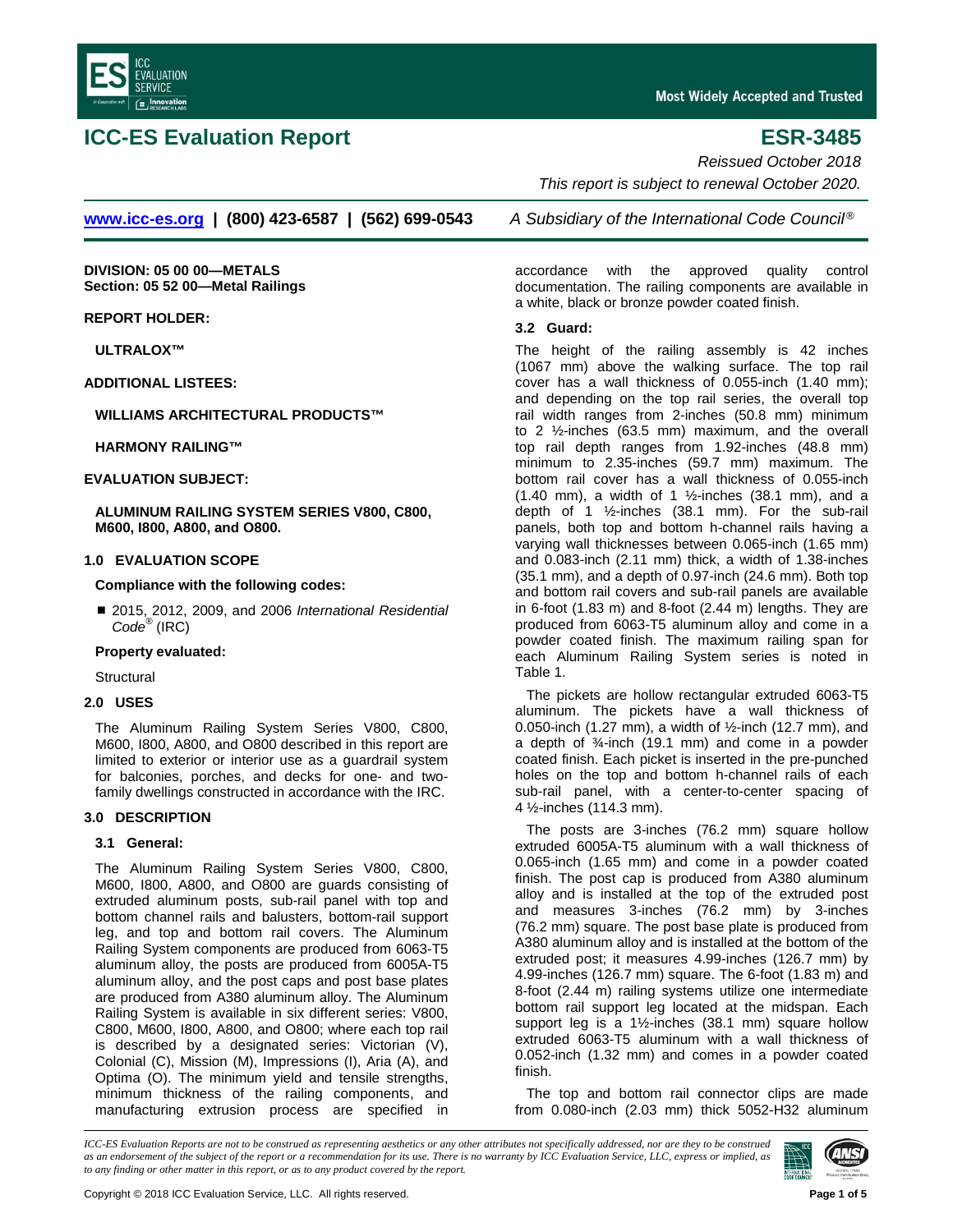sheets and measures 1-inch (25.4 mm) wide by 0.94-inch (23.9 mm) long by 0.060-inch (1.52 mm) deep, with two 0.16-inch (4.06 mm) diameter holes for securing into the post.

See Figure 1 for details of the components for the aluminum railing system.

#### **4.0 DESIGN AND INSTALLATION**

#### **4.1 Design:**

The Aluminum Railing System Series V800, C800, M600, I800, A800, and O800 are satisfactory to resist loads specified in IRC Table R301.5, when installed at the maximum clear distance between the posts as noted in Table 1. When the railing is supported on one or both ends by the supporting structure, the maximum clear distance between the post and the supporting structure or between the supporting structures must comply with the spans noted in Table 1.

#### **4.2 Installation:**

Installation must be in accordance with the manufacturer's published installation instructions, this report, and guard height and opening limitations provisions specified in IRC Section R312. The manufacturer's published installation instructions must be available at the jobsite at all times during installation.

Each top and bottom rail cover snaps over the sub-rail panel's corresponding top and bottom h-channel rails. The pickets are inserted into the pre-punched holes on the top and bottom h-channel rails of the sub-rail panel. The sub-rail panel is then attached to an extrusion post on each end by installing top and bottom rail connector clips with #8  $x^{-3}/$ <sub>4</sub>-inch (19.05 mm) long stainless steel TEK screws. Four screws (two inside and one on each side) per each top and bottom connector clip, as shown in Figure 1. The bottom rail connector clip must be located 3 $\frac{3}{4}$ -inches (95.25 mm) from the top edge of the clip to the bottom of the post extrusion at center. All connector clips must be installed with two #8  $\times$  <sup>3</sup>/<sub>4</sub>-inch (19.05 mm) long stainless steel TEK screws. Each support leg is fastened at the midspan of the bottom rail with one #8 x ¾-inch-long (19.05 mm) stainless steel TEK screw. Each extruded post is attached to a post base plate with four M8 x 80 mm long stainless steel lag screws, which are fastened on the underside of the post base plate, as shown in Figure 1.

#### **5.0 CONDITIONS OF USE**

The Aluminum Railing System Series V800, C800, M600, I800, A800, and O800 described in this report comply with, or are a suitable alternative to what is specified in, those codes listed in Section 1.0 of this report, subject to the following conditions:

- **5.1** This product is limited to exterior or interior use as a guardrail system for balconies, porches, and decks for one- and two-family dwellings constructed in accordance with the IRC.
- **5.2** Installation must comply with this report, the manufacturer's published installation instructions and the applicable code. When the manufacturer's published installation instructions differ from this report, this report governs.
- **5.3** Only those fasteners and fastener configurations described in this report have been evaluated for the installation of the Aluminum Railing System Series V800, C800 M600, I800, A800, and O800. The compatibility of the post base plate's fasteners with

the supporting construction, including chemically treated wood, is outside the scope of this report.

- **5.4** The Aluminum Railing System Series V800, C800, M600, I800, A800, and O800 must be directly fastened to supporting construction having adequate strength and stiffness. Where required by the code official, engineering calculations and construction documents consistent with this report must be submitted for approval. The calculations must verify that the supporting construction complies with the applicable building code requirements and is adequate to resist the loads imparted upon it from the products and systems discussed in this report. The documents must contain details of the attachment to the supporting structure consistent with the requirements of this report. The documents must be prepared by a registered design professional where required by the statutes of the jurisdiction in which the project is to be constructed.
- **5.5** The top rail of the Aluminum Railing System, for use as a handrail, is outside the scope of this report.

#### **6.0 EVIDENCE SUBMITTED**

Data in accordance with the ICC-ES Acceptance Criteria for Handrails and Guards (AC273), dated June 2017.

#### **7.0 IDENTIFICATION**

**7.1** The Aluminum Railing System Series V800, C800, M600, I800, A800, and O800 described in this report are identified by a stamp, on each individual piece or on the packaging, bearing the report holder's name (Ultralox), the product name (Aluminum Railing System Series V800, C800, M600, I800, A800, or O800), the allowable span, and the ICC-ES evaluation report number (ESR-3485).

Alternatively, the products described in this report are identified by a stamp, on each individual piece or on the packaging, bearing the additional listee's brand name (Williams Architectural Products or Harmony Railing), the product name (See Table 2 of this report), the allowable span, and the ICC-ES evaluation report number (ESR-3485).

The label shall also include the phrase "For Use in One- and Two-Family Dwellings Only."

**7.2** The report holder's contact information is the following:

**ULTRALOX™ 2955 LONE OAK DRIVE, SUITE 180 EAGAN, MINNESOTA 55121 [www.ultralox.com](http://www.ultralox.com/)**

**7.3** The Additional listee's contact information is the following:

**WILLIAMS ARCHITECTURAL PRODUCTS™ 2955 LONE OAK DRIVE, SUITE 180 EAGAN, MINNESOTA 55121 (855) 742-7245 [www.williamsrail-fence.com](http://www.williamsrail-fence.com/)**

**HARMONY RAILING™ 2955 LONE OAK DRIVE, SUITE 180 EAGAN, MINNESOTA 55121 [www.harmonyrailing.com](http://www.harmonyrailing.com/)**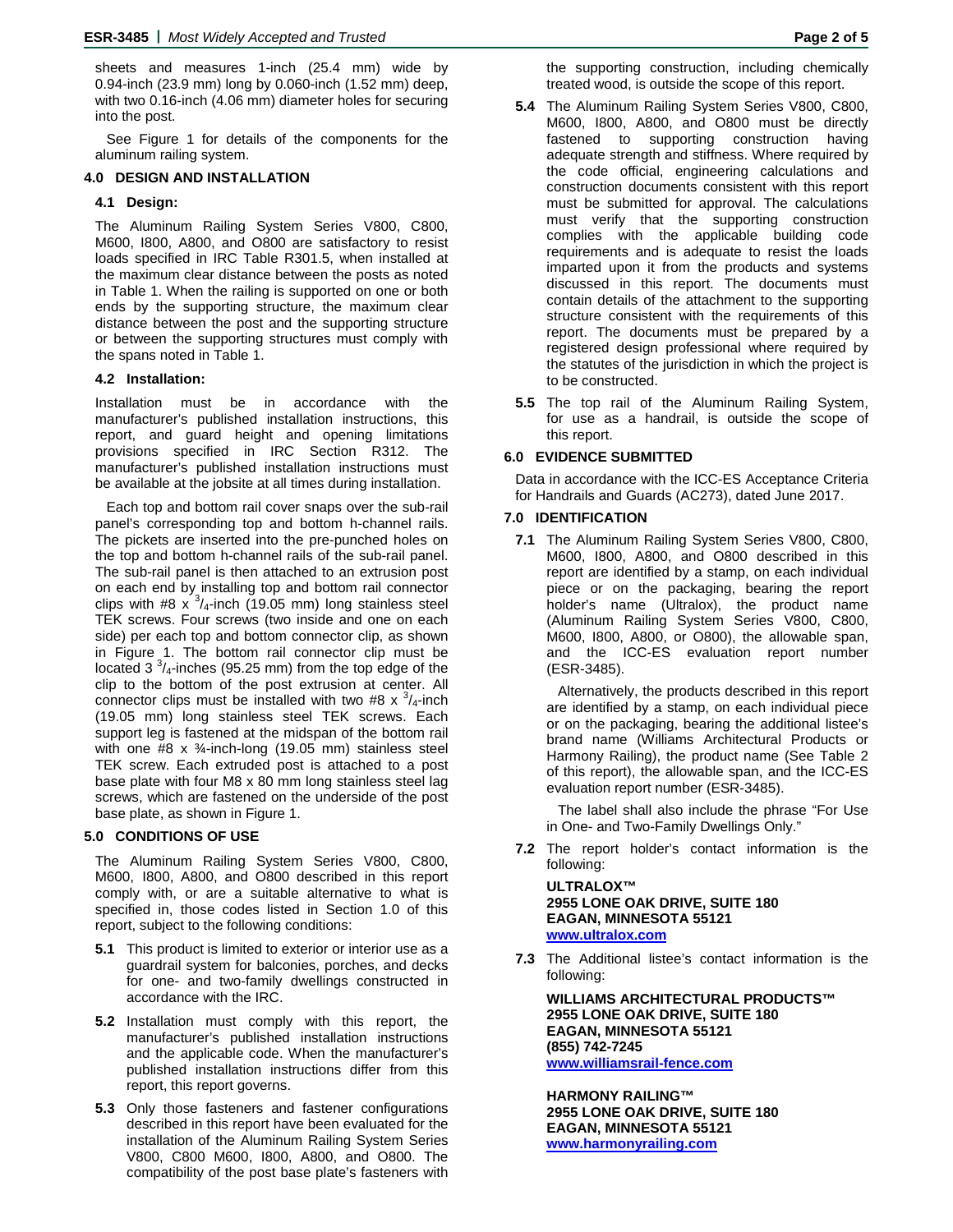| <b>PRODUCT NAME</b> | <b>APPLICABLE BUILDING CODE</b> |            | <b>MAXIMUM SPAN</b> |  |
|---------------------|---------------------------------|------------|---------------------|--|
|                     |                                 | <b>IRC</b> | $^1$ (in)           |  |
| V800                |                                 | <b>YES</b> | 96                  |  |
| C800                |                                 | <b>YES</b> | 96                  |  |
| M600                |                                 | <b>YES</b> | 72                  |  |
| 1800                |                                 | <b>YES</b> | 96                  |  |
| A800                |                                 | <b>YES</b> | 96                  |  |
| O800                |                                 | <b>YES</b> | 96                  |  |

### **TABLE 1—MAXIMUM GUARDRAIL SYSTEM SPAN**

For **SI**: 1 inch = 25.4 mm

<sup>1</sup>Maximum span is measured from edge-of-support to edge-of-support.

| <b>COMPANY</b><br><b>NAME</b> | ULTRALOX™ | <b>WILLIAMS</b><br><b>ARCHITECTURAL</b><br>PRODUCTS™ | <b>HARMONY</b><br>RAILING™ |
|-------------------------------|-----------|------------------------------------------------------|----------------------------|
| <b>PRODUCT</b><br><b>NAME</b> | C800      | C800                                                 | C800                       |
|                               | V800      |                                                      | V800                       |
|                               | M600      |                                                      | M600                       |
|                               | 1800      |                                                      |                            |
|                               | A800      |                                                      |                            |
|                               | O800      |                                                      |                            |

|  | TABLE 2—COMPANY NAME AND PRODUCT NAME CORRELATION |  |  |  |
|--|---------------------------------------------------|--|--|--|
|--|---------------------------------------------------|--|--|--|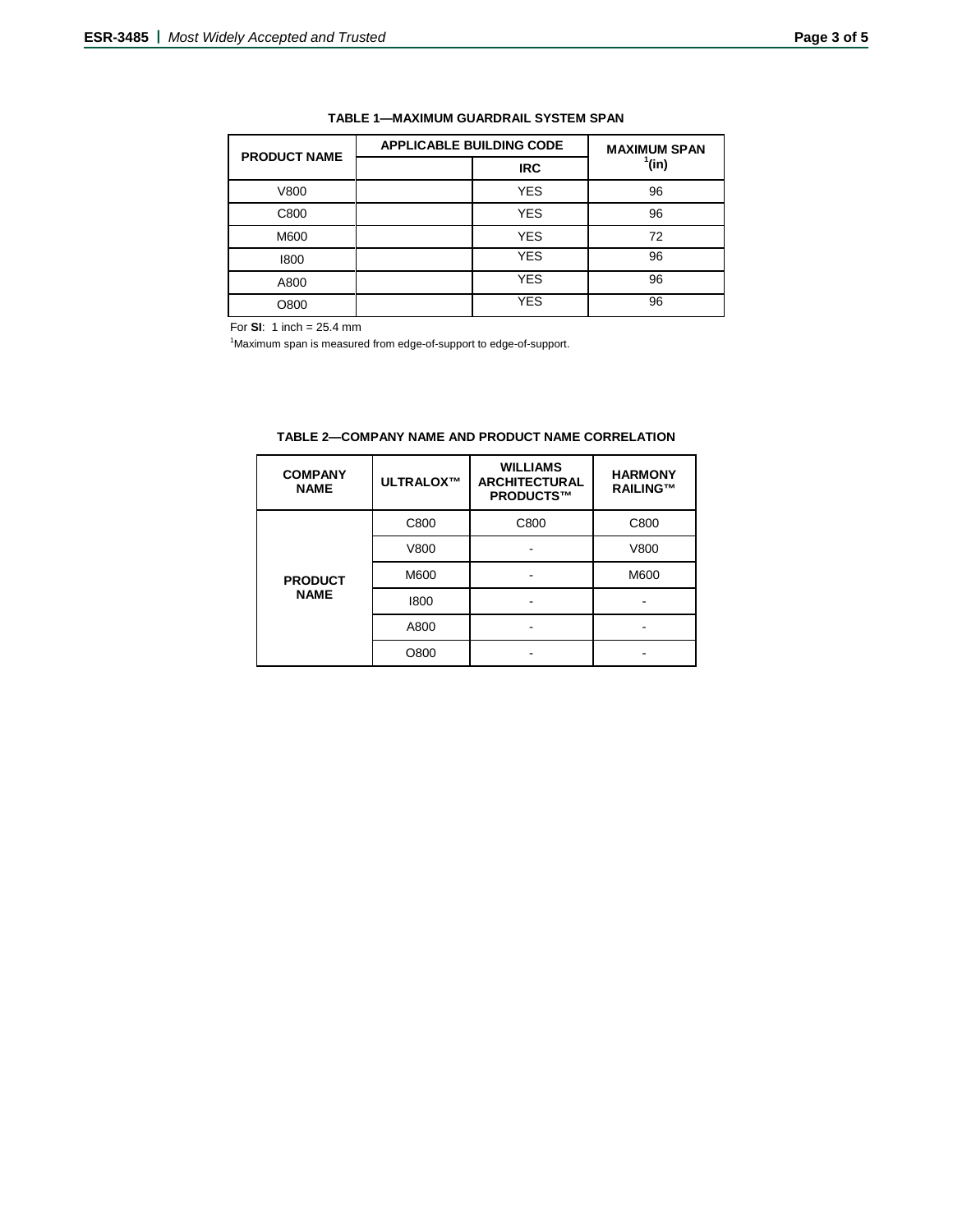

**FIGURE 1—TYPICAL GUARDRAIL ASSEMBLY AND COMPONENT PROFILES**